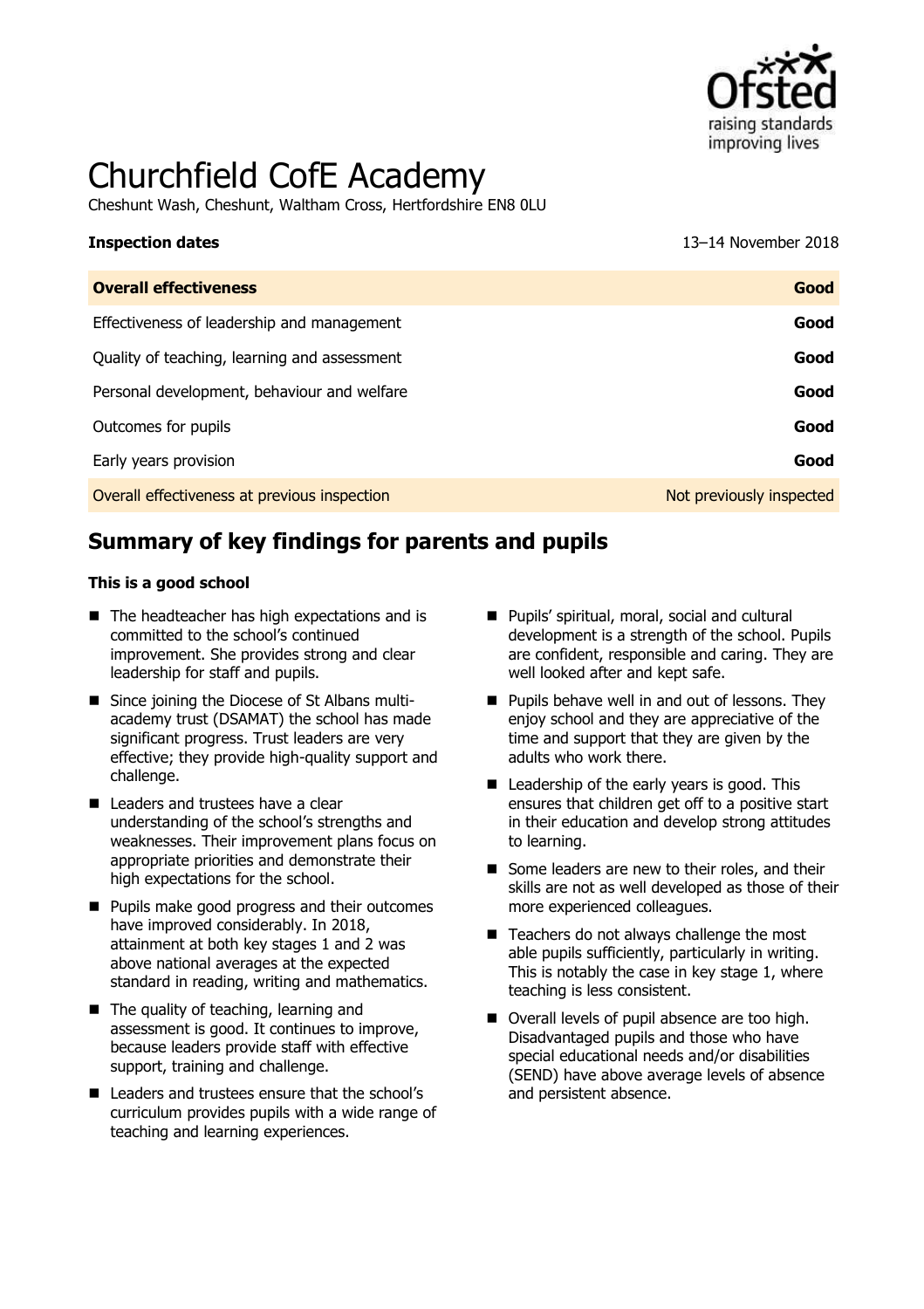

# **Full report**

### **What does the school need to do to improve further?**

- Continue to improve pupils' progress by:
	- developing and embedding leaders' strategies to increase the extent of challenge for the most able pupils across early years and key stages 1 and 2, especially in writing
	- ensuring that the quality of teaching across key stage 1 is of a consistently high standard.
- **Further develop leadership and management by:** 
	- providing new leaders with additional support, training and challenge that will enable them to work with the same degree of impact as their more experienced colleagues.
- **IMPROPE IMPROPE Incredent** Improve levels of attendance by:
	- focusing the work of leaders and school staff more closely on reducing the absence and persistent absence of disadvantaged pupils and those who have SEND.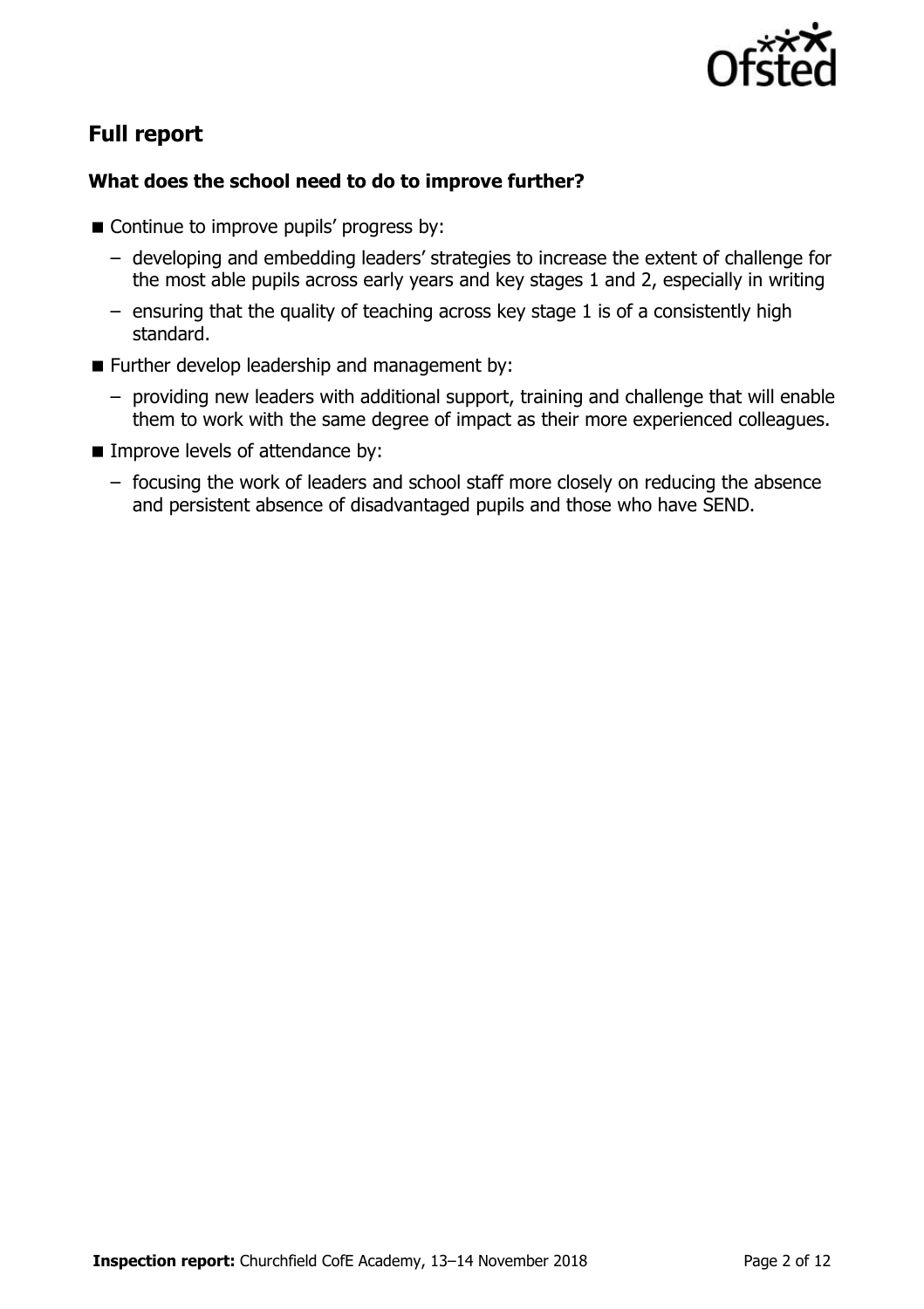

# **Inspection judgements**

#### **Effectiveness of leadership and management Good**

- The headteacher, supported effectively by senior and middle leaders, has established a culture of high expectation for staff and pupils. She is proud of the school's strengths, but she is not complacent. Her strong leadership since the predecessor school's last inspection has resulted in wide-ranging changes that have raised standards across the school. Consequently, pupils receive a good standard of education.
- **Parents and carers who responded to Ofsted's online questionnaire Parent View are** overwhelmingly supportive of the school. One parent wrote: 'The staff at the school are always visible and are ready to listen to all concerns … my children have made excellent progress in all areas since starting at the school.' Another stated: 'I'm proud of Churchfield CofE Academy.'
- **E** Leaders and trustees have an accurate view of what is working well and what needs to improve. Leaders' current plans for improvement have correctly identified priorities to help raise standards. The impact of leaders' actions is reviewed by leaders and trustees and the regional hub board. This process of planning and evaluation is effective in improving the quality of provision.
- **E** Leaders are accurate in their evaluation of the strengths and weaknesses of teaching, learning and assessment. They use this evaluation to ensure that staff receive training that develops their individual areas of need and supports whole-school goals. Leaders know where the quality of teaching is less consistent and they provide staff with effective support that improves their practice. Recently qualified teachers are well supported. Staff value the professional development that they receive. All staff who completed the Ofsted staff survey say that they are proud to work at the school.
- **E** Leaders provide a wide and varied curriculum. The development of pupils' literacy and numeracy is at the heart of the curriculum, and pupils are supported to develop these skills further through the study of a wide range of topics. Classrooms are well organised, vibrant and reflect the high priority that is given to subjects such as history, science and personal, social and health education (PSHE). Pupils told inspectors that they enjoy the subjects that they study. They appreciate the visits that they undertake and the range of extra-curricular activities that are on offer.
- The provision for pupils' spiritual, moral, social and cultural development is effective. Equality and diversity are promoted well in lessons, in assemblies and through the behaviour modelled by adults around the school. The school's 'three Rs' (respectful, responsible and reflective) are a central part of school life and pupils are given a wide range of opportunities to demonstrate these characteristics, for example through being 'buddies' to younger pupils and developing the school's links with UNICEF. Pupils also gain a strong understanding of the importance of fundamental British values, such as democracy, respect and tolerance. This is evident in displays of pupils' work around the school and through the many positions of responsibility that pupils hold. As a consequence, pupils are well prepared for life in modern Britain.
- The primary physical education (PE) and sport premium is spent effectively. Leaders have prioritised staff training as a key focus for the funding to ensure that it has a long-term, lasting benefit. Last year, staff were coached successfully to teach more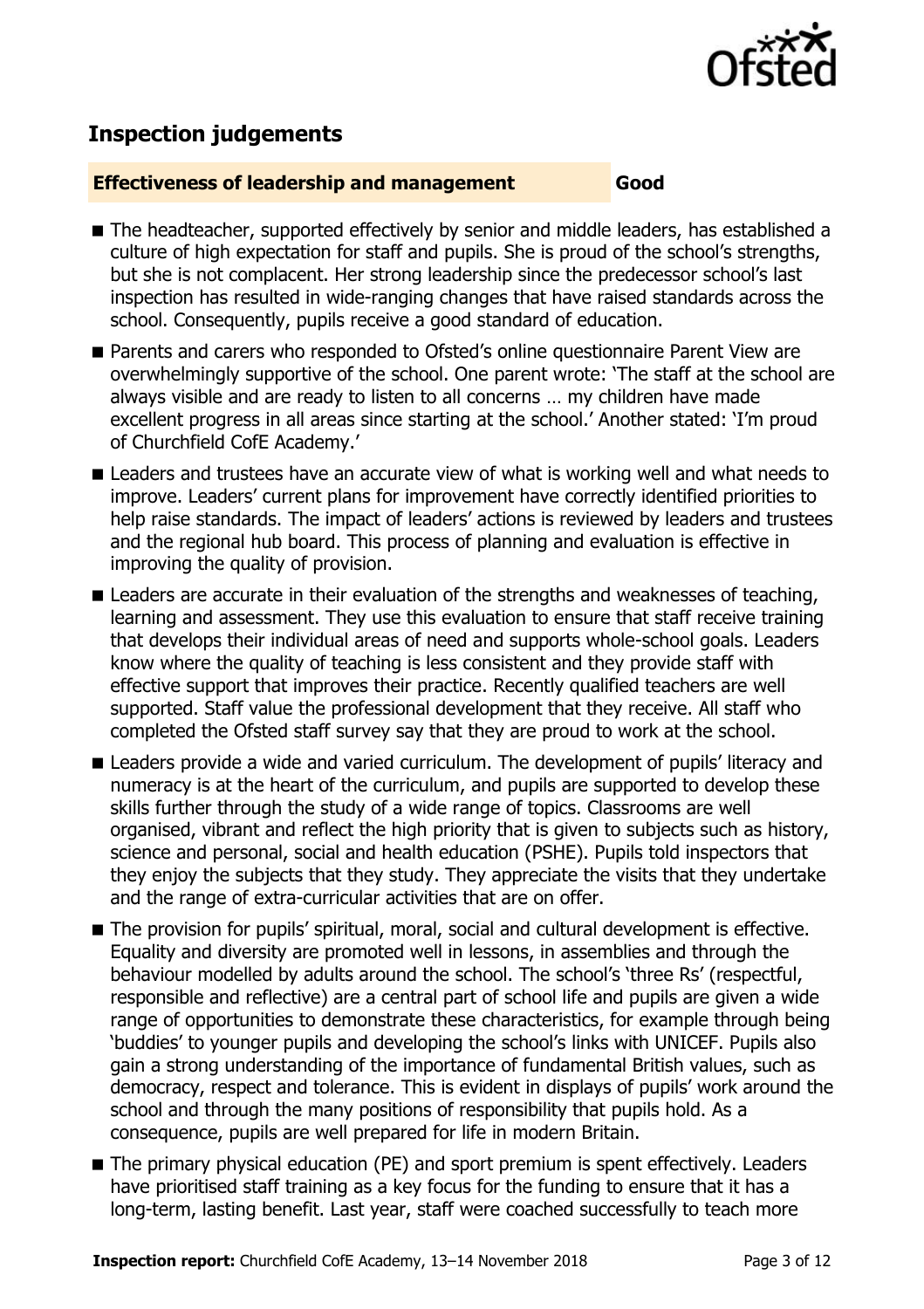

effective games lessons, while the focus this year is to improve staff confidence in teaching gymnastics. In addition, pupils have also benefited from entry to a wider range of sporting competitions, sports leader training, new PE equipment and the use of the Lea Valley stadium.

- **E** Leaders quickly identify disadvantaged pupils' barriers to learning. They develop plans that make good use of the pupil premium funding and ensure that specialist staff provide support to individuals and small groups of pupils. Leaders also ensure that disadvantaged pupils are able to undertake the same range of activities that are available to their non-disadvantaged classmates. As a consequence of leaders' actions, disadvantaged pupils make good progress across the school. However, their rates of absence and persistent absence are too high.
- The new SEN coordinator (SENCo) quickly identifies pupils' needs and liaises effectively with teaching assistants, teachers and parents. Staff assess the progress that pupils are making and plan strategies to offer them additional help when they need it. Leaders work with a wide range of professionals to meet pupils' needs. As a result, pupils who have SEND make good progress towards the targets set out in their individual education plans. Although their progress is good, the overall absence rates of pupils who have SEND are still too high.
- **E** Leaders are effective at 'talent spotting' and training future leaders. Consequently, the quality of leadership continues to improve. Leaders are aware that they must continue to provide the necessary training and support to ensure that new leaders become as effective as their more experienced colleagues.

### **Governance of the school**

- The support and challenge that DSAMAT offers the school is very effective. The trust board and the regional hub boards have clearly defined areas of responsibility that are communicated clearly to school leaders; both bodies play an important role in supporting school improvement. Leaders value the strategic contributions made by the chief executive officer (CEO), trustees and hub board members. They are particularly grateful for the support, advice and training provided by the trust's executive team. Joining DSAMAT has been of crucial importance in supporting the school's rapid improvement.
- Trustees and members of the regional hub board are very well trained in relation to their specific roles. They know the school's strengths and weaknesses through their attendance at trust board and regional hub board meetings. In addition, they visit the school routinely and receive detailed reports from the trust's executive team and from school leaders. As a result, they provide leaders with high-quality challenge and support.
- **Trustees ensure that their statutory duties, especially in safeguarding pupils' welfare,** are fully met. The link safeguarding trustee checks safeguarding arrangements, including the record of pre-employment checks, routinely. Trustees receive valuable training that helps them to understand their responsibilities with regard to keeping pupils safe.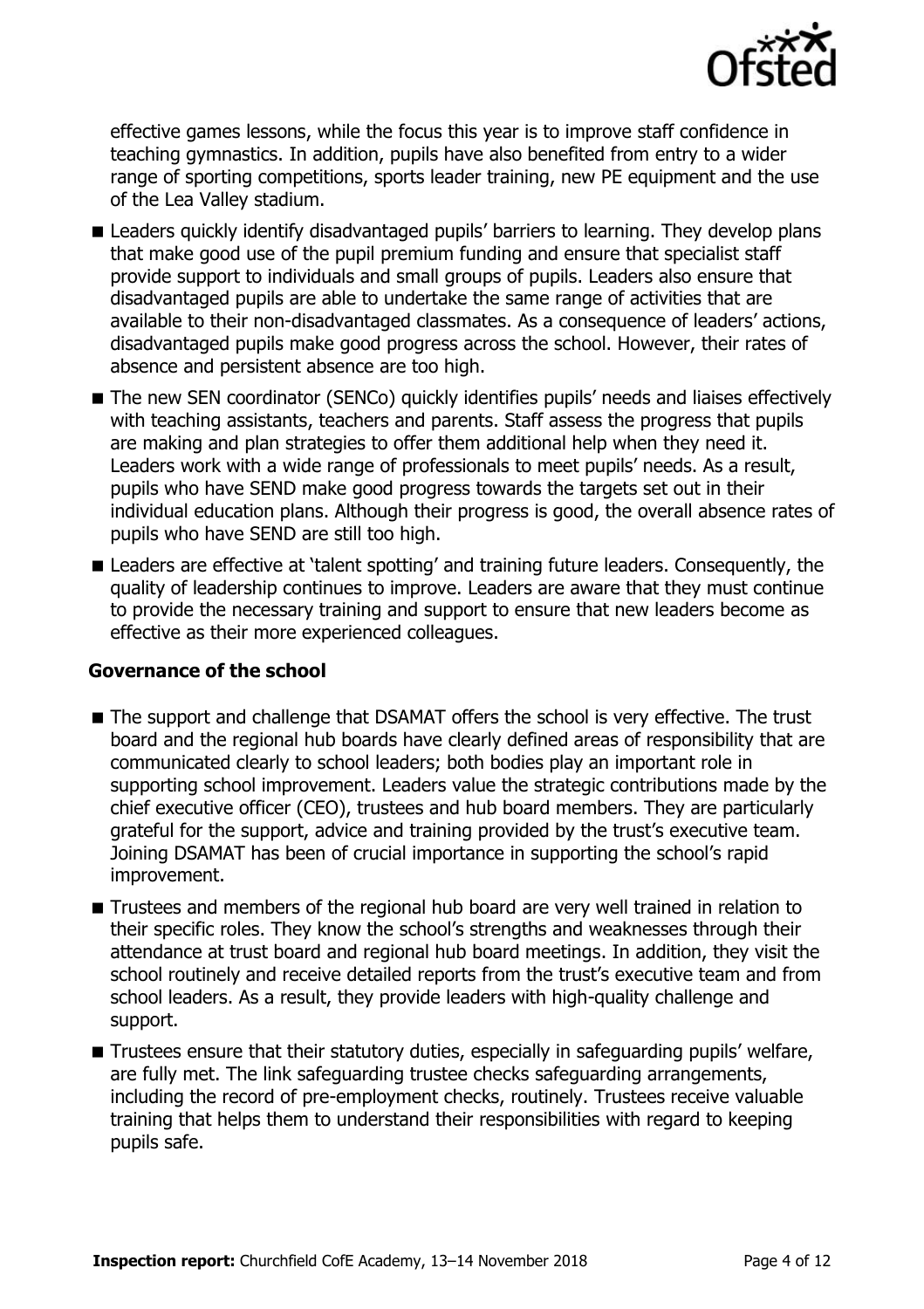

### **Safeguarding**

- The arrangements for safeguarding are effective.
- The school has a strong culture of safeguarding. Staff at all levels receive regular safeguarding training and they know how to identify pupils who are potentially at risk. Staff understand, and follow, leaders' clear procedures for the reporting of any safeguarding concerns.
- School leaders ensure that safeguarding concerns are logged effectively. Leaders are tenacious in making sure that child-protection referrals are dealt with appropriately. The maintenance of child-protection files is effective and leaders work well with representatives from other agencies to ensure that pupils get the support they need quickly.
- All required checks are carried out when recruiting new staff to work with pupils.

#### **Quality of teaching, learning and assessment Good**

- **E** Leaders' actions have improved the quality of teaching across the school. The overwhelming majority of parents who responded to Parent View, Ofsted's online questionnaire, agreed that pupils are taught well. Pupils enjoy learning and told inspectors that they particularly enjoy their mathematics lessons.
- Teachers have high aspirations for pupils. Pupils are set challenging targets in reading, writing and mathematics, and leaders monitor their progress closely. Teachers accurately assess pupils' work and they use this information to plan additional support when needed. Support for pupils is provided quickly and its impact is reviewed regularly. As a result, pupils make good progress overall.
- **Pupils undertake individual, paired and group tasks with enthusiasm. They enjoy** discussing their ideas and they are not frightened to make mistakes. As a consequence, their ideas are challenged, and their understanding is deepened.
- **Pupils make particularly good progress when teachers' planning considers the needs of** all pupils. For example, in mathematics, a range of carefully considered and appropriate learning activities support pupils to produce high-quality work from their different starting points.
- Teaching assistants provide effective support to pupils. They work closely with teachers and they understand the needs of the pupils that they are supporting. Their careful explanations of tasks and skilful questioning support pupils who have SEND to make good progress.
- Many teachers question individual pupils, and groups of pupils, skilfully in order to gain an understanding of what pupils need to know. They use this information to provide pupils with specific guidance about what they need to do to improve their work further.
- Teachers' use of assessment develops their understanding of pupils' strengths and weaknesses. They use a range of activities routinely to check pupils' work and understanding. However, there are some occasions, especially when pupils are completing extended writing activities, when this information is not used effectively. In these situations, pupils, often those who are the most able, are not challenged as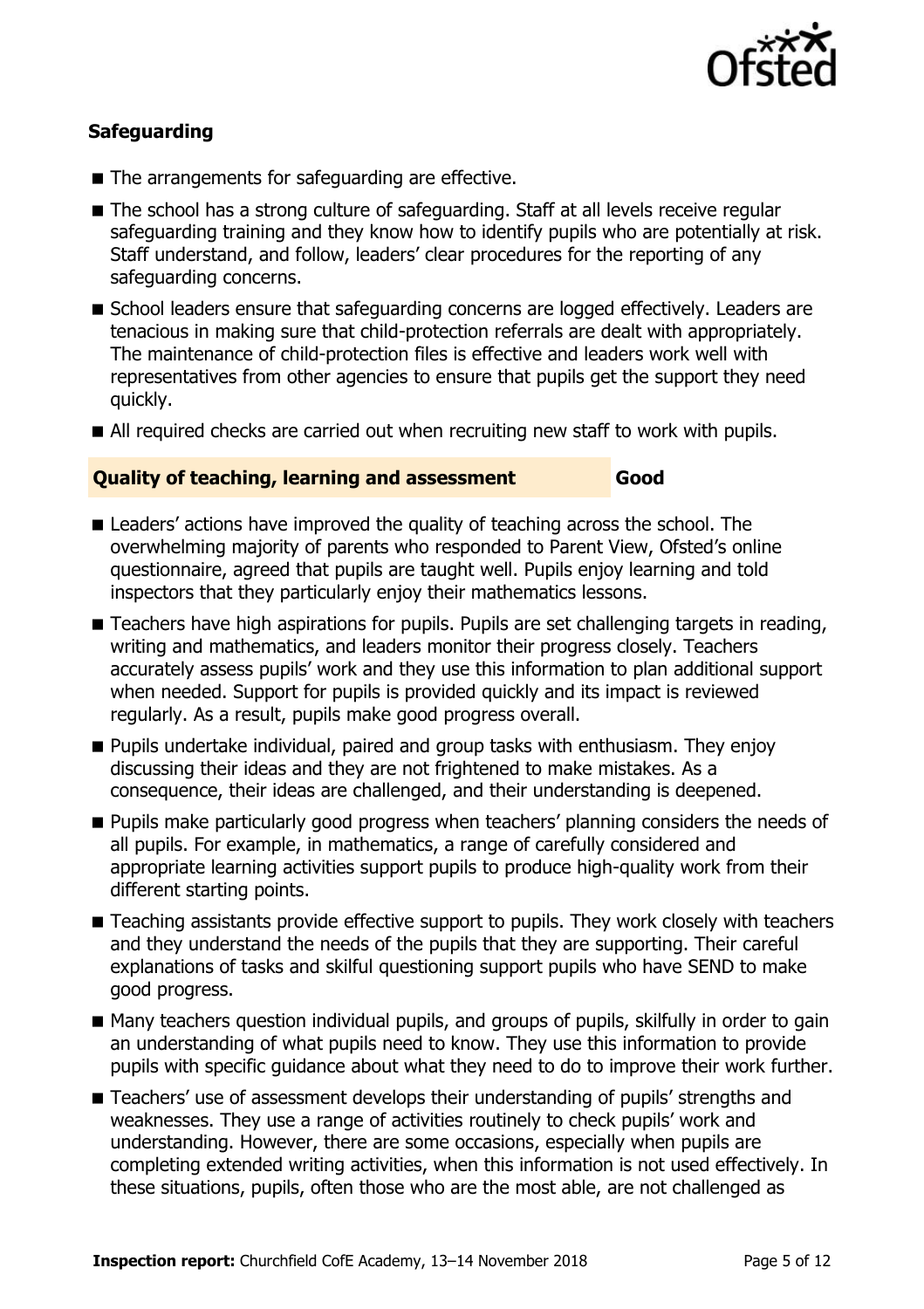

much as they should be.

■ The quality of teaching and learning is less consistent across key stage 1. At times learning activities are not closely matched to the abilities of pupils, and questioning is not as effective in checking what pupils understand. In addition, expectations of pupils' behaviour are not applied consistently.

#### **Personal development, behaviour and welfare Good**

#### **Personal development and welfare**

- The school's work to promote pupils' personal development and welfare is good.
- **Pupils are confident, resilient and caring. They take pride in their work, they work hard** in lessons and they are welcoming to visitors. Pupils can explain the school's 'three Rs' and give examples of how staff and pupils act in accordance with them. In discussion, one pupil said that the school is 'a great place to be'.
- **Pupils'** attitudes to learning are good, and their behaviour is managed well by teachers. Relationships between staff and pupils are very positive and examples of low-level disruption are rare.
- **Pupils say that they are safe at the school. All staff who completed the Ofsted survey** and the overwhelming majority of parents who responded to Parent View, Ofsted's online questionnaire, agreed. Pupils say that bullying is not a problem and that they know who to talk to if they have any worries. Pupils say that staff deal with their concerns quickly.
- **Pupils are taught to stay safe, for example through PSHE lessons, assemblies and** visiting speakers. Topics covered include friendships, bullying, internet safety and sex and relationships education.

#### **Behaviour**

- The behaviour of pupils is good.
- **Pupils behave well in and out of lessons. They are friendly, polite and well mannered.** They follow the teachers' instructions well and they demonstrate good attitudes to learning. Pupils behave well at lunch and breaktimes and are well supervised outside. Pupils, staff and parents are positive about standards of behaviour.
- **E** Leaders' recent changes to the school's behaviour policy have been welcomed by staff and pupils. They say that the school is a much calmer place and that the restorative conversations between staff and pupils lead to longer-term improvements in pupils' behaviour. As a consequence, incidents of poor behaviour are low, as are the rates of fixed-period exclusions.
- **E** Leaders are aware of the importance of good attendance and the need to reduce pupils' absence. The strategies that they use, including issuing penalty notices, have seen a reduction in the overall number of pupils who are persistently absent from school; this is now broadly in line with the national average. However, leaders' work to reduce the overall rates of pupils' absence has had less impact. The absence of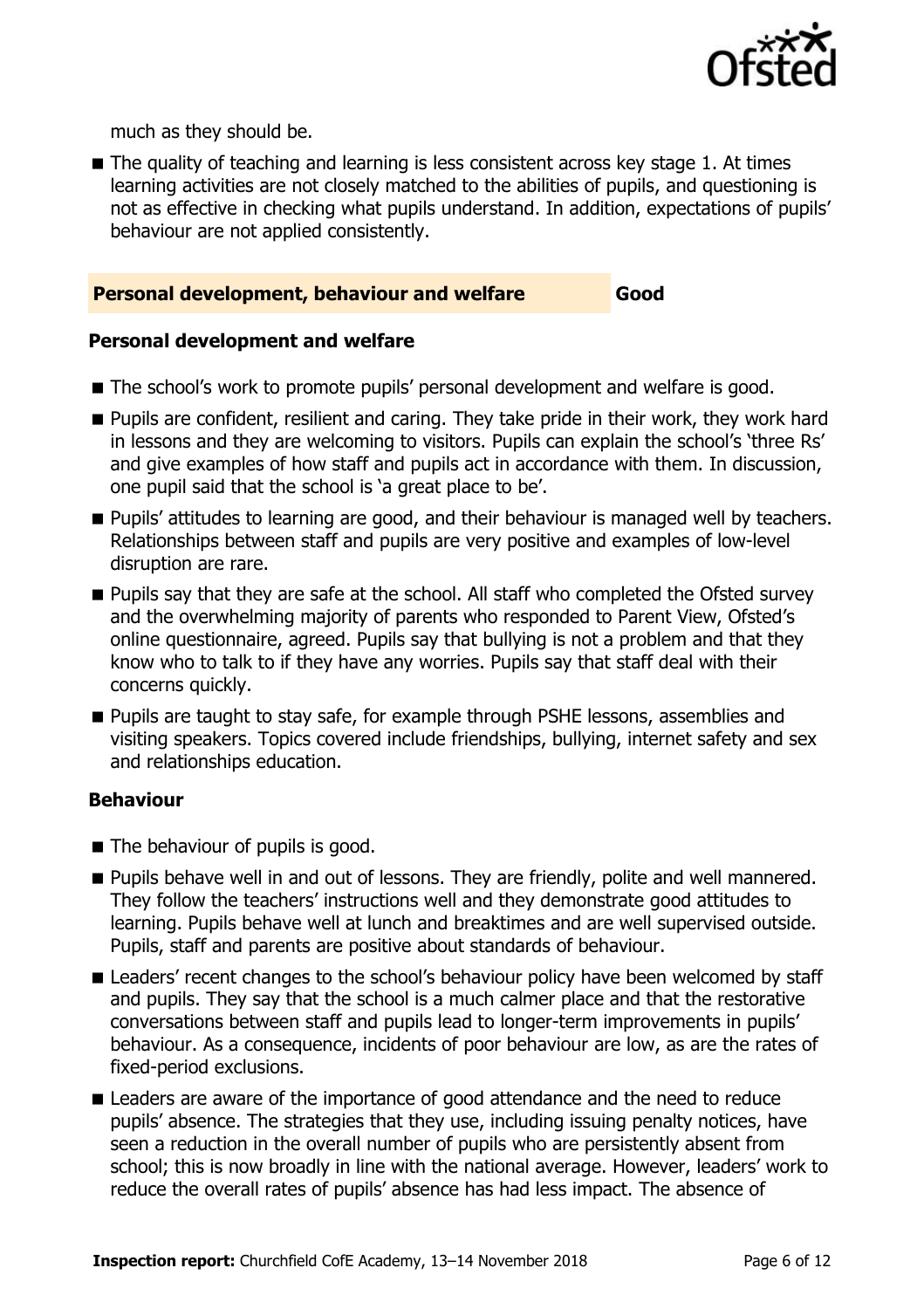

disadvantaged pupils and pupils who have SEND remains too high.

#### **Outcomes for pupils Good Good**

- **Pupils typically enter Year 1 with levels of prior attainment that are broadly average.** They make strong progress over time in reading, writing and mathematics.
- In 2018, at the end of key stage 1, pupils' attainment in reading, writing and mathematics at the expected standard was above the national average. Attainment at greater depth was close to average.
- Attainment in the phonics screening check for Year 1 pupils was in line with the national average in 2018.
- In 2018, at the end of key stage 2, pupils' combined attainment in reading, writing and mathematics at the expected standard was above the national average. Pupils' overall progress at the end of key stage 2 was in line with the national average in both reading and writing. Progress in mathematics was above average.
- $\blacksquare$  In 2018, at the end of key stage 2, the most able pupils made less progress in reading and writing than both their classmates and pupils with similar starting points nationally. Their performance was above average in mathematics.
- **Pupils across the school continue to make good overall progress. Current pupils are** making strong progress throughout key stage 2. Progress in key stage 1 is less consistent, with pupils in Year 2 currently making less progress than those in other year groups.
- Teachers' assessments show that the attainment of pupils currently in Year 6 is in line with last year's cohort at the same point in the year. However, some pupils, including those with high prior attainment, need to increase their rates of progress further in order to attain at the highest levels.
- **Pupils who have SEND and those who are disadvantaged make good progress from** their starting points. Their different needs are quickly identified by staff and they are supported effectively in their learning.
- **Pupils are well prepared for education after Churchfield. They are provided with a** range of opportunities to consider their careers, for example through visiting speakers. Leaders also organise a variety of transition activities so that that pupils are well prepared, both academically and personally, for their transition to secondary school.

### **Early years provision Good Good**

- Children join the early years with skills that are broadly typical for their age. As a result of effective early assessment, leaders ensure that children's individual needs are identified quickly and that learning activities support their progress. As a consequence, children make good progress across early years and are prepared for Year 1 effectively.
- The proportion of children achieving a good level of development at the end of the Reception Year was broadly in line with the national average in 2018. Leaders' current assessment information, evidence in children's workbooks and observations of teaching all demonstrate that children this year are making good progress.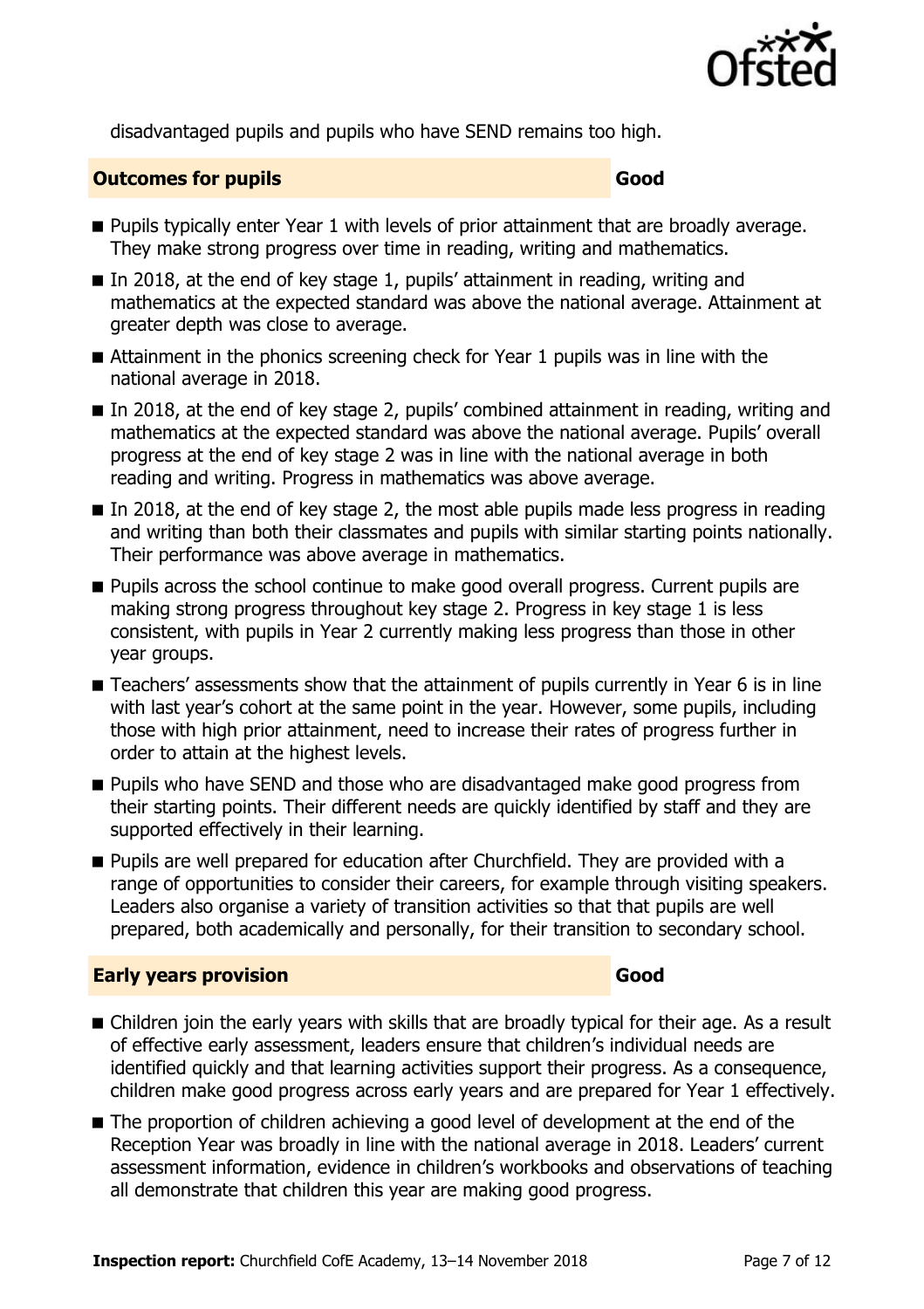

- Leadership of early years is strong. Children benefit from a well-qualified and experienced team that focuses on developing them as learners. Leaders' work to support children as they join the school is effective. They work closely with families and pre-school providers to ensure that children make a smooth start at Churchfield. Parents appreciate the effective transition arrangements.
- The early years curriculum provides children with a wide range of opportunities to develop their academic, social and emotional skills. Children's learning opportunities are enhanced by an attractive learning environment where they benefit from individual, small-group and whole-class support which takes place in the well-resourced classrooms and outside areas.
- Adults ensure that children behave well and that they are safe. Children work well together, they listen attentively and they support each other. The environment is safe and adults are well trained to care for and protect the children. Safeguarding arrangements are secure.
- Teaching, including the teaching of phonics, in early years is effective. Children benefit from a range of well-planned activities that interest them and allow them to develop their skills across the different areas of learning. Parents play an important role in completing children's learning journeys.
- Members of the early years team observe children closely in order to check their progress and to see if they need extra help. Although this ensures that children make good progress, there are times when learning could be further enhanced by increasing the level of challenge in some of the activities, especially in their writing.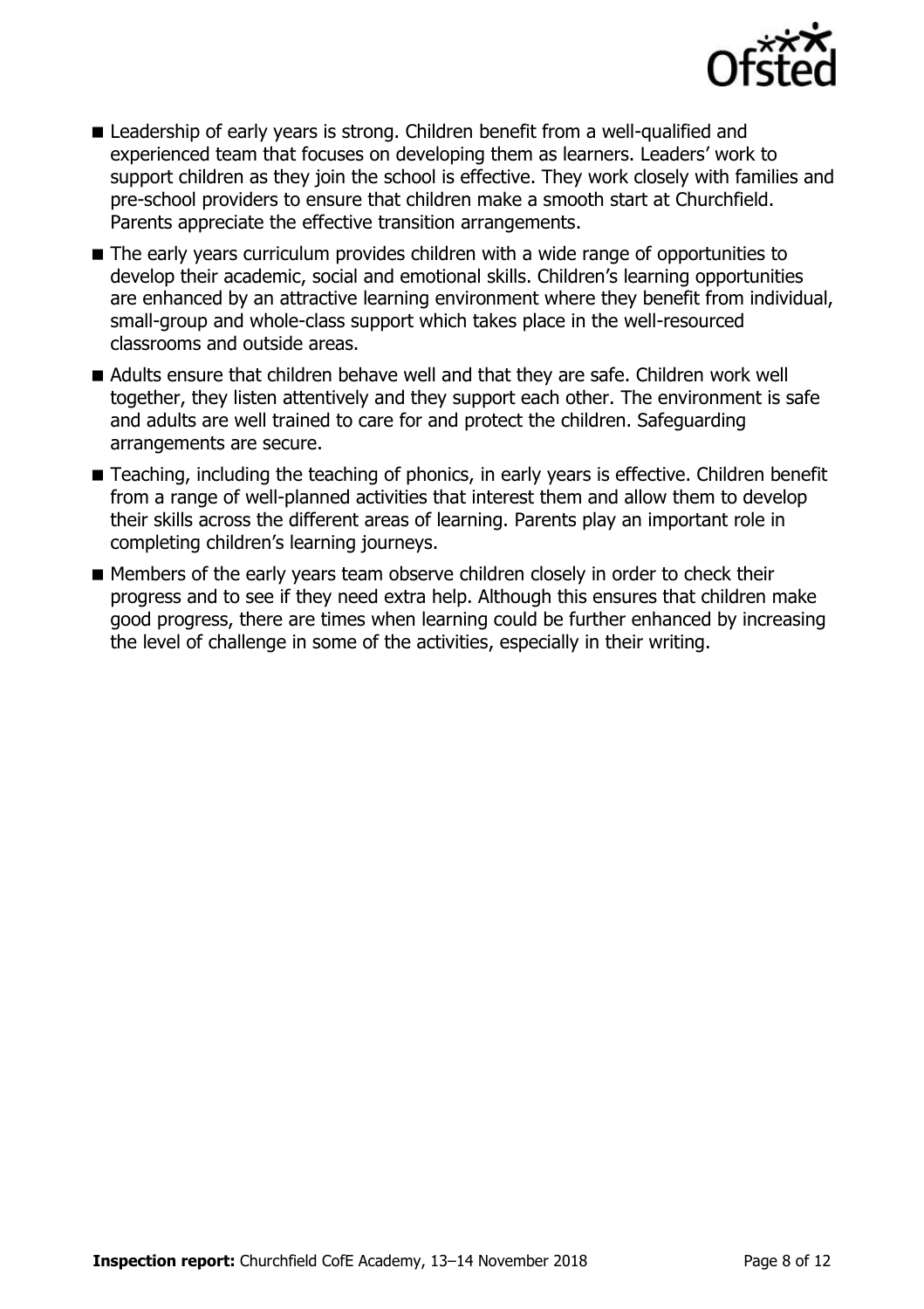

# **School details**

| Unique reference number | 143856        |
|-------------------------|---------------|
| Local authority         | Hertfordshire |
| Inspection number       | 10055015      |

This inspection of the school was carried out under section 5 of the Education Act 2005.

| Type of school                      | Primary                             |
|-------------------------------------|-------------------------------------|
| School category                     | Academy sponsor-led                 |
| Age range of pupils                 | 3 to 11                             |
| <b>Gender of pupils</b>             | Mixed                               |
| Number of pupils on the school roll | 296                                 |
| Appropriate authority               | Board of trustees                   |
| Chair                               | <b>Paul Dickens</b>                 |
| <b>Headteacher</b>                  | Katharine Hardwick                  |
| Telephone number                    | 01992463289                         |
| Website                             | http://www.churchfield.herts.sch.uk |
| Email address                       | admin@churchfield.herts.sch.uk      |
| Date of previous inspection         | Not previously inspected            |

### **Information about this school**

- This is the school's first inspection since it joined the DSAMAT in March 2017.
- The school receives support and challenge from the trust's CEO and through its eastern regional hub board. Responsibility for the school's performance lies with the DSAMAT trust board. The trust has longer-term plans to establish local representation at the school through the establishment of an academy council. There are currently six schools within the trust.
- The school is a part of the Diocese of St Albans. In its most recent Statutory Inspection of Anglican and Methodist Schools (March 2017), it was judged to be good.
- The school is a larger-than-average-sized primary school.
- $\blacksquare$  The proportion of pupils known to be eligible for the pupil premium or who speak English as an additional language is above the national average.
- The proportion of pupils who receive SEND support is in line with the national average.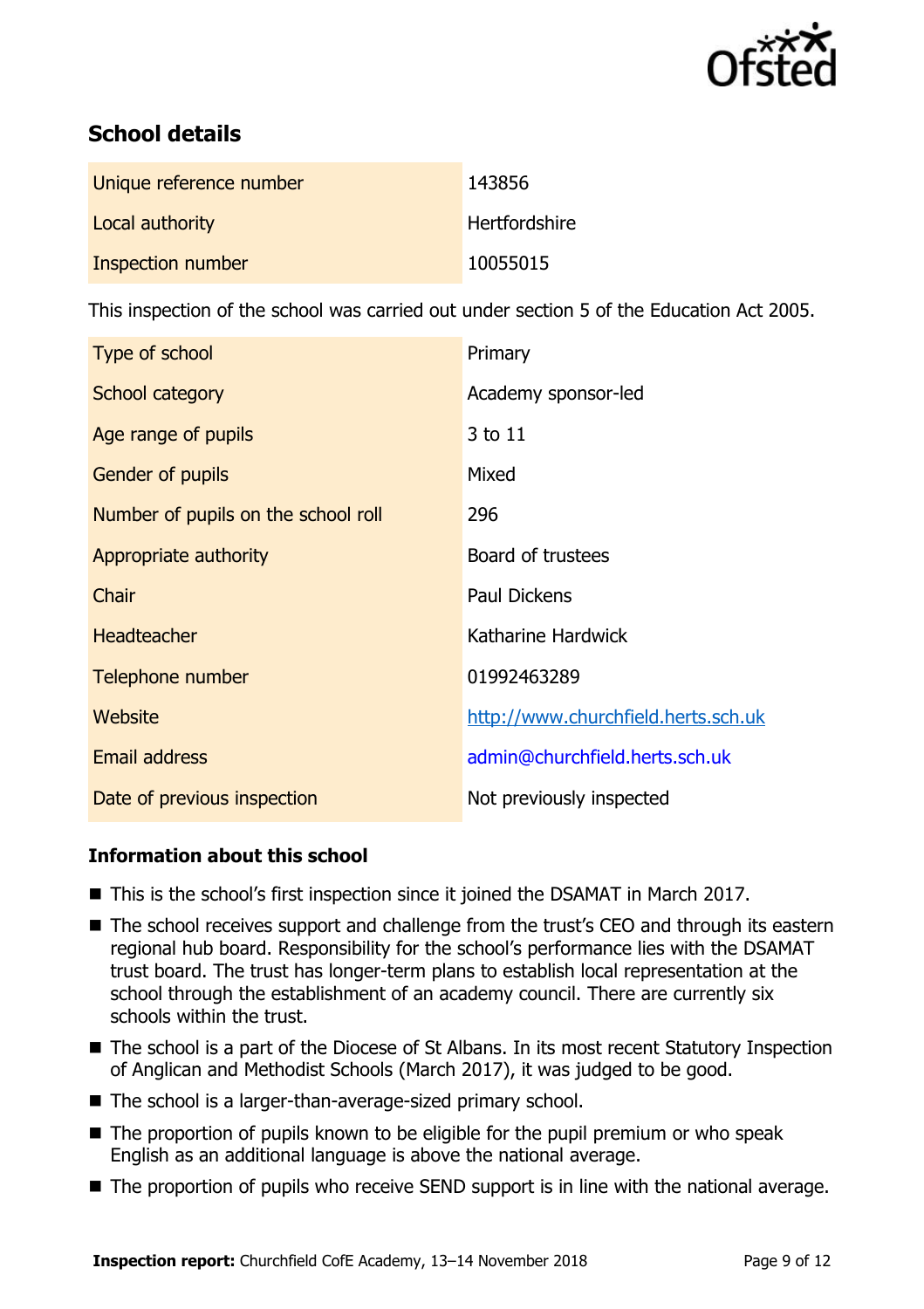

■ The proportion of pupils who have an education, health and care plan is well below the national average.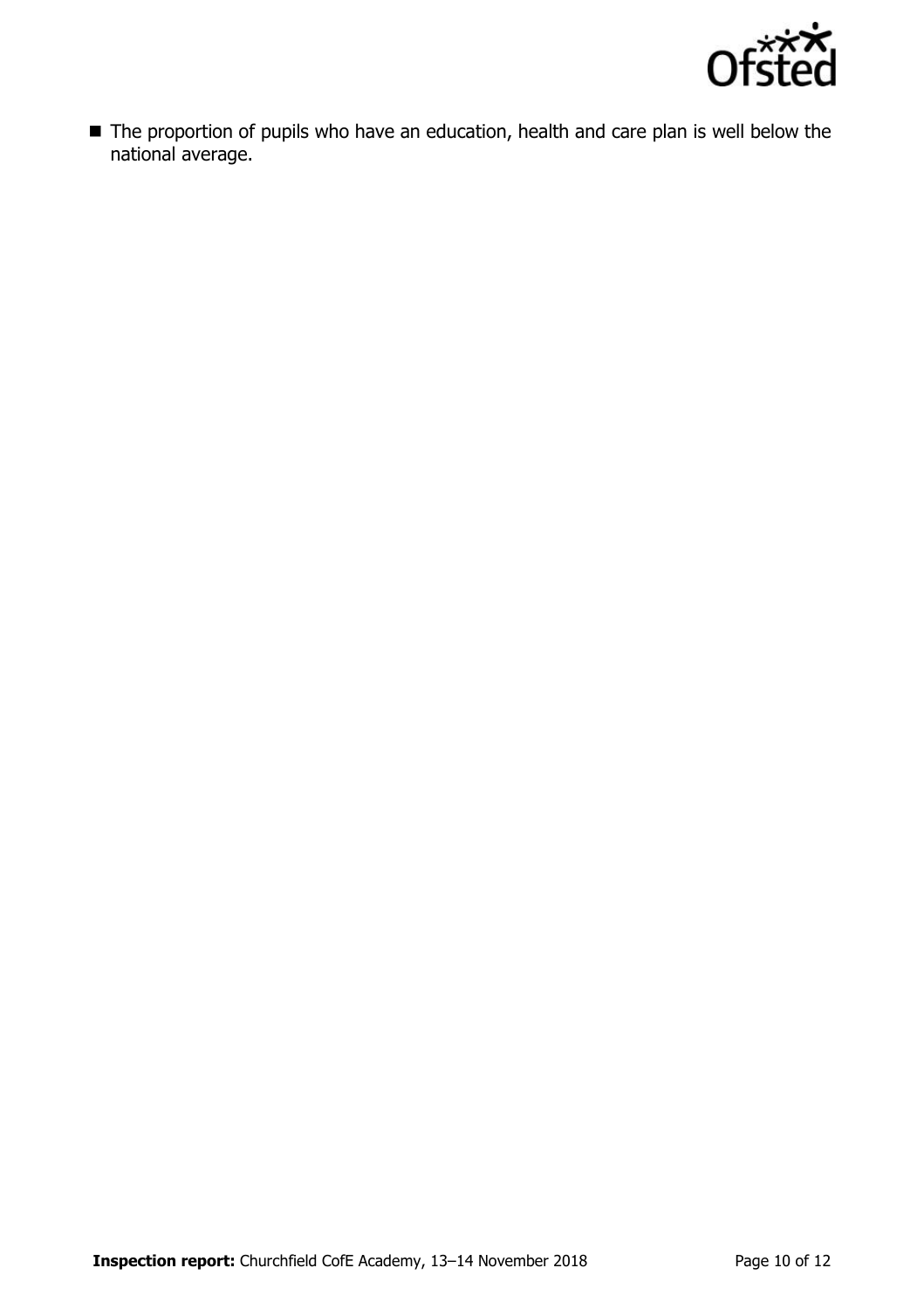

# **Information about this inspection**

- **Inspectors held meetings with the headteacher, the deputy headteacher, subject** leaders, the SENCo, the early years leader, other school leaders, trustees, members of the eastern region hub board and the CEO.
- Inspectors gathered a range of evidence to judge the quality of teaching, learning and assessment. Inspectors observed learning in 35 lessons, in some cases jointly with leaders.
- A wide range of pupils' workbooks were looked at by inspectors throughout the inspection.
- **Inspectors spoke to pupils informally in class and around the school at breaktimes and** lunchtimes to seek their views about the school.
- Inspectors met with two groups of pupils more formally to discuss many aspects of school life.
- **Inspectors heard pupils read. Inspectors talked to pupils about their reading habits and** looked at their reading records.
- Inspectors scrutinised the school's website and a range of school documents, including assessment information and the school's own evaluation of its effectiveness. Inspectors also scrutinised leaders' improvement plans and their behaviour, safeguarding and attendance records.
- Inspectors considered the 32 responses and 15 free-text comments made by parents to the Ofsted online Parent View questionnaire and spoke to some parents before school. Inspectors considered the 26 responses by staff to the Ofsted staff questionnaire and the 15 responses by pupils to the Ofsted pupil questionnaire.

#### **Inspection team**

| Daniel Gee, lead inspector | Her Majesty's Inspector |
|----------------------------|-------------------------|
| <b>Tessa Holledge</b>      | Her Majesty's Inspector |
| Rachel Welch               | Ofsted Inspector        |